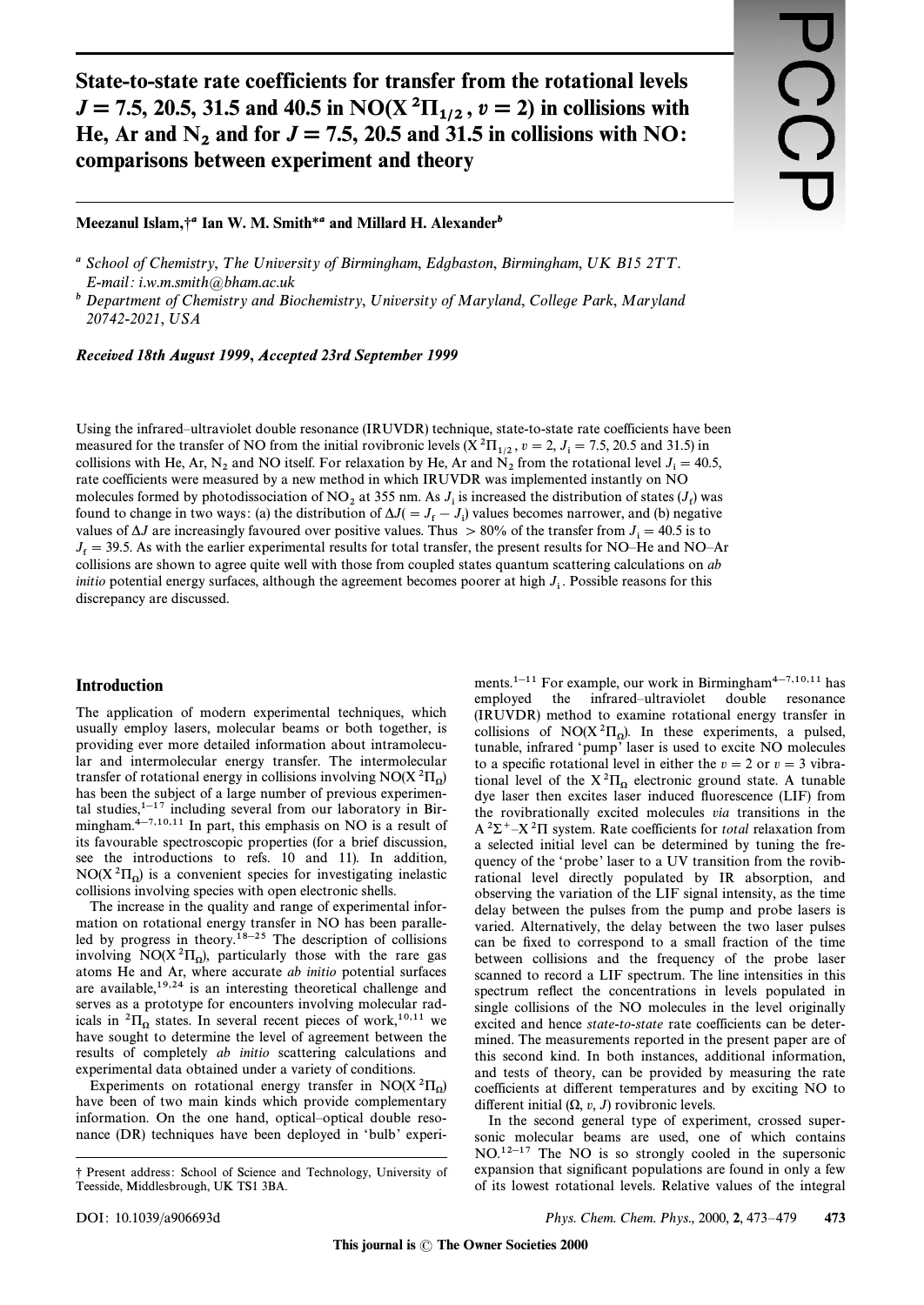and differential cross-sections for energy transfer from these levels can then be inferred by observing the inelastically scattered molecules using either  $LIF^{12,13a,13b,16}$  or resonance enhanced multiphoton ionisation (REMPI)<sup>13c,14,15,17</sup> detection. Although such experiments are capable of providing exquisitely detailed information, they do have some serious limitations compared with gas-cell double resonance experiments. Most significantly, it is not possible to determine the absolute values of the cross-sections and hence one is deprived of one important comparison with the results of theoretical calculations.

Furthermore, in the beam experiments initial state selection is severely constrained; the initial states are necessarily those low levels which are populated, as a result of the high degree of cooling in the supersonic expansion. To an extent, this limitation is shared by gas-cell double resonance experiments. Because molecules are promoted by an optically allowed transition from a selected rotational level in the  $v=0$  vibrational level, the excited states that can be initially accessed are limited by the thermal populations of rotational levels in  $NO(X^{2}\Pi_{\Omega}, v=0)$  and the optical selection rules for the IR transitions. This restriction is particularly apparent in the extensive measurements that have been made on rotational energy transfer at temperatures down to  $7 K<sup>7,10</sup>$ 

Recently we have devised a method to circumvent this restriction to relatively low values of the initial rotational level  $(J_i)$  and hence to extend the information on rotational energy<br>transfer to higher initial layels in the case of NO( $X^2H$ ) un to transfer to higher initial levels, in the case of NO( $X^2\Pi_{\Omega}$ ) up to  $I = 40.5$ . This has been achieved by performing IPHVOP  $J_i = 40.5$ . This has been achieved by performing IRUVDR experiments on NO immediately often its formation in the experiments on NO immediately after its formation in the photodissociation of NO<sub>2</sub> at 355 nm, which creates NO(X<sup>2</sup> $\Pi_{\Omega}$ ) in rotational levels in  $v=0$  and  $v=1$  up to the energy distributional levels in  $v=0$  and  $v=1$  up to the energetically accessible limits.<sup>26–29</sup> In our experiments, IR pulses from a difference-frequency laser source have excited molecules from  $v = 0$ ,  $J = 30.5$  and  $v = 0$ ,  $J = 39.5$  to  $v = 2$ ,  $J = 31.5$  and  $v = 2$ ,  $J = 40.5$ , and kinetic experiments have been performed to measure rate coefficients for removal from these levels in collisions with He, Ar and  $N_2$ .<sup>11</sup> These results were compared with new, conventional IRUVDR measurements on the rotational relaxation of NO from levels  $J = 7.5$ , 20.5 and 31.5 and with the results of quantum scattering calculations performed on ab initio potential energy surfaces.

From the rate coefficients for total transfer of NO(X ${}^{2}\Pi_{1/2}$ ,  $v = 2$ ) from the initial rotational levels  $J<sub>i</sub> = 7.5, 20.5, 31.5$  and  $\mu = 2$ ; it was found that the thermally averaged cross-sections for transfer in collisions with He, Ar and  $N_2$  all decreased slightly but significantly with increasing  $J_1$ , the decrease being least marked in NO–He collisions. The results for NO–He and NO-Ar collisions were shown to agree very well with those from quantum scattering calculations on ab initio potential energy surfaces. Further indirect evidence for the dependence of the total rates of rotational relaxation on the initial rotational state comes from line broadening measurements on transitions in the (2, 0) overtone band in the ground state of NO.30,31 With increasing rotational quantum number, a slight decrease is observed in the parameter which quantifies line broadening and which can often be correlated with the rate coefficients for rotational relaxation.

In the present paper, we report the results of experiments designed to measure the state-to-state rate coefficients for rotational energy transfer from the rotational levels  $J_i = 7.5$ , 20.5, 31.5 and 40.5. Again the experimental results are compared with those from ab initio theoretical calculations. As well as fundamental interest, in particular the investigation of whether the theoretical results continue to match experiment for high values of J, where the spacing between neighbouring rotational levels approaches  $k_B T$ , the investigation of rotational energy transfer at high  $J$  is important in respect of various aspects of atmospheric chemistry. Some evidence for a decrease in the total rate for rotational relaxation with

increasing rotational quantum number comes from the observation of emission from high rotational levels of NO in the thermosphere.32,33 The absence of a thermalised distribution over rotational levels points to the possibility of a decrease in the rate of rotational relaxation with increasing rotational quantum number.

### Experimental method

The experiments were performed using the IRUVDR technique. $4\frac{1}{2}$ ,10,11 In the present experiments, pulses of tunable IR radiation were generated by difference-frequency mixing the output of a Nd : YAG pumped dye laser with the fundamental wavelength of the pump laser (Continuum ND8010/ 6000) in a  $LiNbO<sub>3</sub>$  crystal. The frequency of this IR pump laser was tuned into resonance with a line in the R branch of the  $(\Omega = \frac{1}{2} \leftarrow \frac{1}{2})$  sub-band of the (2, 0) first vibrational over-<br>tope hand at as 2.6 um. The pulse energy was in the range tone band at ca. 2.6  $\mu$ m. The pulse energy was in the range 1.5–2.0 mJ and the bandwidth was ca. 0.1 cm<sup>-1</sup>. The frequency of the IR laser was fine-tuned to the appropriate transition with the aid of a spectrophone containing 50 Torr of NO. Tunable UV probe radiation, with a bandwidth of ca. 0.4  $cm<sup>-1</sup>$ , was produced by frequency doubling the output of an excimer-pumped dye laser (Lambda-Physik, FL2002). LIF spectra of part of the (0, 2) band of the NO  $A^2\Sigma^+ - X^2\Pi$ system at ca. 247 nm were recorded with a selected time delay set between the pulses from the IR pump and UV probe lasers. Conventional IRUVDR experiments<sup>4-7,10</sup> were carried out to measure the state-to-state rates of rotational relaxation from NO( $X^2\Pi_{1/2}$ ,  $v = 2$ ,  $J_i = 7.5$ , 20.5 and 31.5) in collisions with H<sub>2</sub>,  $\Lambda r$ , N<sub>2</sub> and NO<sub>.</sub> Experiments were carried out on with He, Ar,  $N_2$  and NO. Experiments were carried out on samples of either pure NO or mixtures containing  $\langle 10\% \text{ NO} \rangle$ diluted in He, Ar or  $N_2$ .<br>Experiments, on the

Experiments on the highest rotational level  $(J<sub>i</sub> = 40.5)$ required the initial photolysis of  $NO<sub>2</sub>$  to generate rotationally 'hot' NO molecules in the ground vibrational state. For this purpose, laser radiation was generated at 355 nm by mixing the fundamental and doubled output of a Nd : YAG laser (Spectron, SL 803). Typical pulse energies of ca. 20 mJ and a bandwidth of  $0.1 \text{ cm}^{-1}$  were obtained. Measurements of stateto-state rate coefficients were performed on gas samples at a total pressure of  $ca. 400-450$  mTorr containing  $5-6\%$  NO, diluted in He, Ar or N<sub>2</sub>. We estimate that *ca*. 15% of the NO<sub>2</sub> was photodissociated by the laser pulse at 355 nm. In interpreting the results of these experiments, we assumed that collisions of the excited NO molecules with undissociated  $NO<sub>2</sub>$  or with other NO molecules formed by photolysis were unimportant. The method used to ensure that the IR laser was properly tuned to the selected IR transition was described in our earlier paper.<sup>11</sup>

The beams from the IR and UV lasers counterpropagated along the axis of a cylindrical Pyrex cell with a  $CaF<sub>2</sub>$  window mounted on each end. In all experiments, the time delay between the pump and probe laser pulses was selected with a delay generator (Stanford DG535) and the resulting LIF signals were recorded as the frequency of the UV probe laser was scanned. The typical time delay of 40 ns corresponded to approximately one-fifth of the time for total removal from the initially populated level by rotational relaxation. The photomultiplier, interference filter and a collecting lens were mounted in a central housing which was clamped to this cell. To discriminate against scattered light from the probe laser, the fluorescence was observed using a solar blind photomultiplier tube (Hamamatsu R801), through a quartz window. An interference filter (Corion, FWHM 10 nm) centred at 228 nm isolated the fluorescence in the (0, 0) band of the  $A^2\Sigma^+$ –X $^2\Pi$ system at ca. 226 nm.

The equipment for controlling the firing of the lasers and for recording, accumulating and analysing the LIF signals was the same as that described by Frost and Smith.<sup>34</sup> All the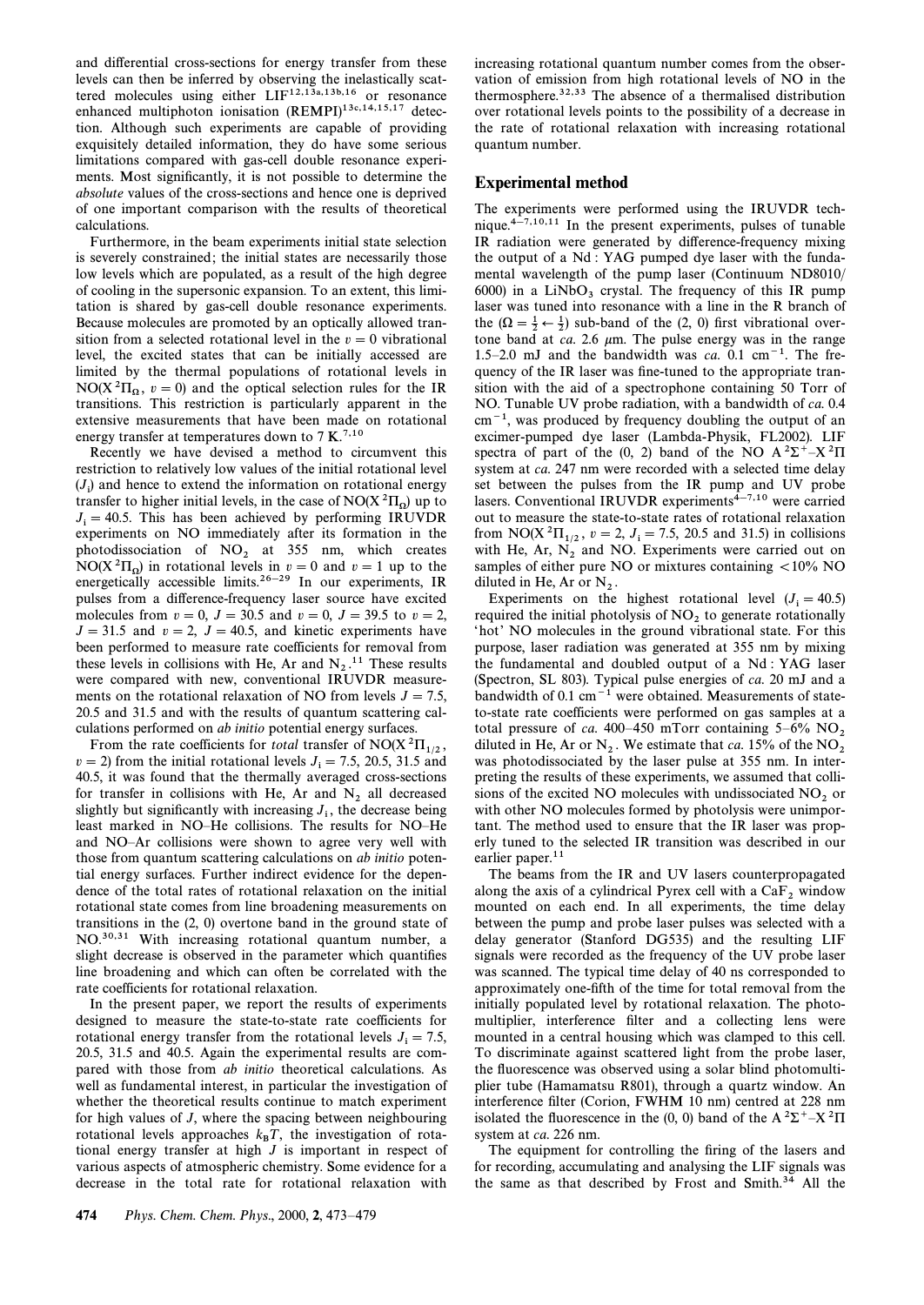experiments for which data are reported were carried out at room temperature, (295  $\pm$  5) K.

## Analysis of experimental data

In the present experiments, LIF spectra of part of the A<sup>2</sup> $\Sigma$ <sup>+</sup><sup> $-$ </sup>  $X<sup>2</sup>\Pi$  (0, 2) band of NO were recorded with a delay time set between the pulse from the pump laser which excited NO molecules to a selected rotational level  $J_i$  in  $(X^2 \Pi_{1/2}, v=2)$ and the pulse from the probe laser whose frequency was scanned to obtain a spectrum. In order to interpret these experiments, it was necessary to transform the observed line intensities into relative populations in individual rotational levels and to deduce state-to-state rate coefficients for transfer from  $J_i$  to neighbouring rotational levels  $J_f$  from the relative nonventions at delays corresponding to a fraction of a colli <sup>f</sup> populations at delays corresponding to a fraction of a collision.

A method that can be used for any levels that contain a significant population once equilibrium has been established over rotational levels has been described previously.6,10 Briefly, the rate coefficient  $k_{J_fJ_i}$  for transfer from  $J_i$  to  $J_f$  is obtained from the equation: obtained from the equation:

$$
\delta N_{J_{\rm f}} = k_{J_{\rm f}J_{\rm i}} N_{J_{\rm i}}^0 \mathrm{[M]} \delta t \tag{1}
$$

where  $\delta N_{J_f}$  is the (small) population in level  $J_f$  at a short delay where  $\sigma_{1f_1}$  is the population initially excited to level  $J_1$ , and  $[M]$ <br>is the population initially excited to level  $J_1$ , and  $[M]$  is is the concentration of the collider gas. The ratio  $\delta N_f/N_f^0$  is<br>determined by measurements on the collider gas. The ratio  $\delta N_f/N_f^0$  is determined by measurements on the same line from the level  $J<sub>f</sub>$  at a short delay and at a delay long enough for rotational equilibration to be complete but negligible vibrational relaxation to have occurred. Then  $N_{J_1}^0 = (N_{J_1}^{\infty}/f_{J_1}^{\infty})$  where  $N_{J_1}^{\infty}$  is the nonvention in lovel L at the long time delay and  $f_{J_1}^{\infty}$  is the population in level  $J_f$  at the long time delay and  $f_{J_f}^{\infty}$  is the conjunction fraction present in this retational level retational equilibrium fraction present in this rotational level, rotational relaxation being complete. Consequently,  $k_{J_tJ_t}$  can be determined from the equation:

$$
k_{J_fJ_i} = {\ln t_{J_f}(\delta t)/\ln t_{J_f}(\infty)}(f_{J_f}^{\infty}/[M]\delta t)
$$
 (2)

where  $\text{Int}_{J_f}(\delta t)$  and  $\text{Int}_{J_f}(\infty)$  are the intensities of the lines from layel I at short and long delays where  $\lim_{f_t \in \mathcal{F}} f_t(t)$  and  $\lim_{f_t \in \mathcal{F}} f_t$  are  $\frac{1}{2}$ 

The procedure described in the previous paragraph can be applied when the level  $J<sub>f</sub>$  retains significant population once rotational relaxation has occurred; for example, in the conventional IRUVDR measurements on relaxation from  $J_i =$ 7.5, 20.5 and 31.5 in the present work. In practice, however, the intensity of a single line at long time delay was generally used to establish  $N_{J_f}^0$ , due account being taken of line strength  $\frac{1}{2}$ factors in converting the intensity of the measured line to relative populations in different rotational levels. Because the pulse energy from the probe laser was sufficient to ensure saturation of the transitions in the NO A <sup>2</sup> $\Sigma$ <sup>+</sup>-X<sup>2</sup> $\Pi_{1/2}$  (0, 2) band, each line strength factor was taken to be the ratio of the degeneracies in the upper and lower rotational levels of the transition.

For measurements on the relaxation from  $J_i = 31.5$  and 40.5, generated following the photolysis of NO<sub>2</sub>, a different<br>negative photolysis of NO<sub>2</sub>, a different<br>negative head to be used for two researces First, the therma procedure had to be used for two reasons. First, the thermalised populations in these and the neighbouring rotational levels were too low to produce acceptably strong signals at long delays. Second, some NO was produced directly in  $v = 2$ *via* the two-photon photolysis of the  $NO<sub>2</sub>$  (see below) and it contributed significantly to the thermalised populations.

Therefore to deduce relative populations and hence stateto-state rate coefficients from these experiments, pairs of LIF spectra in the region of the line from level  $J_i$  were recorded, at time delays corresponding (a) to about  $20\%$  of the rotational relaxation time and (b) to approximately the rotational relaxation time. The latter spectrum was used to estimate  $Int_{J_i}(0)$ ;<br>that is the intensity that the line from the initially excited level that is, the intensity that the line from the initially excited level had at zero time. This indirect procedure was adopted in order to reduce the intensity of the line from level  $J_i$  to a

similar strength to that recorded at short delay from the neighbouring levels  $J_f$  and, in addition, to avoid any effects due to saturation of the detection system. The populations in these neighbouring levels, *i.e.*  $N_{J_i}$ , relative to  $N_{J_i}^0$  could then he coloulated from the ratio of intensities (Int.  $(St)/Int(0)$ ) be calculated from the ratio of intensities  $\{\text{Int}_{J_i}(\delta t)/\text{Int}_{J_i}(0)\}$ ,<br>making due allowance for the small difference in line strength making due allowance for the small difference in line strength factors. Finally, the state-to-state rate coefficients were determined using :

$$
k_{J_fJ_i} = {\ln t_{J_f}(\delta t)/\ln t_{J_i}(0)}/[M]\delta t \tag{3}
$$

### Theoretical calculations

The scattering calculations follow the formalism which has been presented in detail before,<sup>10,11,18-20</sup> in particular, the determination of rate constants for total relaxation from a given initial rotational state.<sup>11</sup> To avoid repetition only a brief description of the method will be given here.

We have used our earlier coupled electron pair approximation  $(CEPA)^{35-37}$  calculations<sup>24,25</sup> of the two potential energy surfaces (PESs),  $V_{A'}$  and  $V_{A''}$ , which arise when a noble  $\cos$  atom interacts with an NO molecula in its <sup>2</sup>H ground gas atom interacts with an NO molecule in its  ${}^{2}$  $\Pi$  ground state.<sup>19</sup> The total wavefunction of the NO-noble gas system is expanded as a sum of products of the molecular electronicrotational wavefunctions, multiplied by functions which describe the orbital motion of the noble gas collision partner with respect to the diatomic molecule. Collision-induced transitions between any pair of levels, at least one of which is described in this intermediate coupling regime, will be induced by both the average and the difference of the  $V_A$  and  $V_{A''}$  potentials.<sup>18,20,38</sup> The relative contribution of these two potentials will be governed by the degree of mixing of the pure Hund's case (a) rotational basis states of the NO molecule.20,24,25,38

To calculate rotationally inelastic cross-sections based on these PESs we used the HIBRIDON 4 package.<sup>39</sup> In the present calculations, the coupled states (CS) approximation was used.<sup>18</sup> It has been shown previously $2^{4,25}$  to be accurate for collisions of  $NO(X<sup>2</sup>II)$  in low rotational levels with both He and Ar. As before, the NO molecule was assumed to be a rigid rotor with a bond distance equal to the average value in the  $v = 2$  vibrational state. Scattering calculations were carried out on a fixed grid of approximately 50 total energies, where the total energy is the sum of the energy of the initial internal state and the collision energy. Subtraction of the internal energy then transformed these results to crosssections as a function of collision energy.<sup>10</sup> Finally, thermal state-to-state rate coefficients were obtained from the inelastic integral cross-sections by multiplication of the cross-sections by the relative velocity and subsequent integration over a Maxwellian velocity distribution at 300 K.

## Results and discussion

Fig. 1 displays two double resonance spectra typical of those recorded at short time delays in the present experiments and from which state-to-state rate coefficients were derived for transfer from the initially excited rotational levels  $J_i = 7.5$ ,  $20.5$  and 31.5 in NO(X<sup>2</sup> $\Pi_{1/2}$ ,  $v = 2$ ). These spectra are the 1.0, results of standard IBIIVDP, expectra are the i.e. a pulse results of standard IRUVDR experiments; that is, a pulse from the IR pump laser was used to excite NO molecules in a thermal sample in the appropriate R-branch transition of the (2, 0) first vibrational overtone band. The fact that such IRUVDR spectra could be recorded with acceptable signal-tonoise for levels as high as  $J_i = 31.5$ , despite the fact that the fraction of NO molecules in  $v = 0$ ,  $J<sub>i</sub> = 30.5$  at room temperature is only  $1.2 \times 10^{-4}$ , is a reflection of the quality of the IR pump laser used in the present experiments, compared with the optical parametric oscillator employed in some earlier experiments of this kind in our laboratory.<sup>6</sup>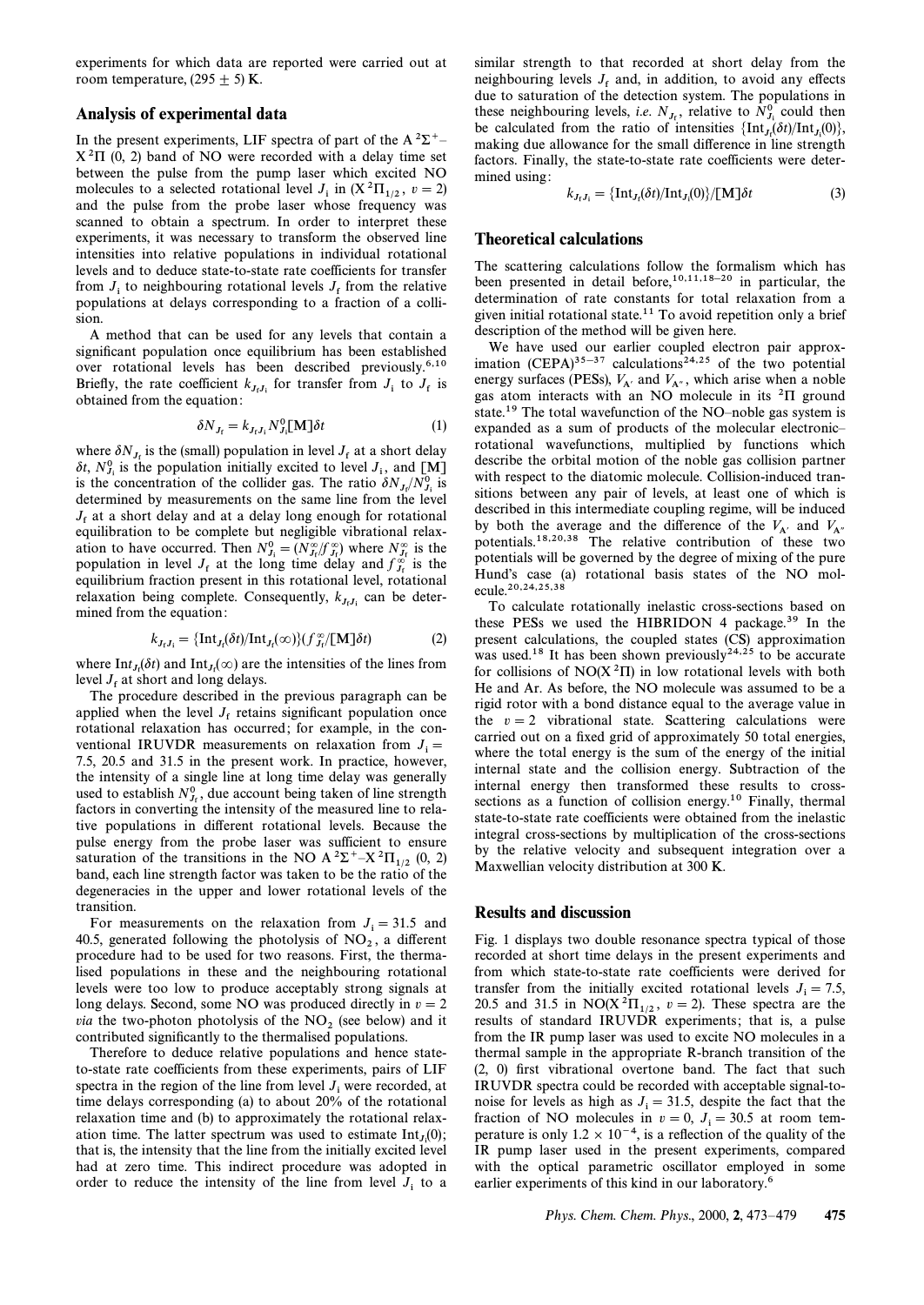

Fig. 1 LIF spectra of part of the NO A  ${}^{2}\Sigma^{+}-X {}^{2}\Pi$  (0,2) band recorded in standard IRUVDR experiments: (a) at a delay time of 40 ns following excitation of  $J_i = 20.5$  in a mixture containing 7.8% NO in He at a total pressure of  $445$  mTorr; and (b) at a delay time of 40 ns following excitation of  $J_i = 31.5$  in a mixture containing 8.5% NO in He at a total pressure of  $452$  mTorr.

The LIF spectrum shown in Fig. 2(a) was obtained using the photolysis of NO<sub>2</sub> to generate NO, and then the IRUVDR method to excite NO from  $v = 0$ ,  $J = 39.5$  to  $v = 2$ ,  $J = 40.5$ . Clearly, only two lines in the LIF spectrum, that from  $J_i = 40.5$  and that from  $J_f = 39.5$ , have substantial inten- $\lim_{t \to \infty} \frac{1}{t} = \frac{1}{100}$  and that from  $v_f = 39.3$ , have substantial filter shows that a number of such lines were present even in the absence of the IR pump laser. They apparently arose from the two-photon photolysis of  $NO<sub>2</sub>$  or, just possibly, from the photolysis of  $NO<sub>2</sub>$  in excited vibrational levels. In order to allow for these features, spectra like that in Fig. 2(b) were subtracted from the spectra, like that in Fig. 2(a), recorded with all three lasers operating. Fig. 2(c) provides an example of the result of this procedure, showing the decrease in the intensity of the



Fig. 2 (a) LIF spectrum of part of the NO A  ${}^{2}\Sigma^{+}-X {}^{2}\Pi$  (0,2) band recorded at a delay of 40 ns following the excitation of NO, formed in the photolysis of 450 mTorr of a 5% mixture of NO<sub>2</sub> in He, to  $J_i =$ <br>40.5; (b) similar spectrum recorded on the absence of the infrarec-40.5; (b) similar spectrum recorded on the absence of the infrared pump laser ; and (c) the spectrum obtained by subtracting (b) from (a).

weaker lines when the subtraction is performed. Relative populations, and ultimately state-to-state rate coefficients for transfer from  $J_i = 40.5$ , were calculated from spectra of this lind kind.

The experimental results of the present work are listed in Table 1 and are displayed in Fig.  $2-6$ . It should be noted that here we report experimental rate coefficients only for transfers



Fig. 3 State-to-state rate coefficients for transfer between rotational levels within the  $X^2\Pi_{1/2}$ ,  $v=2$  state in NO–NO collisions plotted against  $J_f$ : (a) for  $J_i = 7.5$ , (b)  $J_i = 20.5$  and (c)  $J_i = 31.5$ .



Fig. 4 State-to-state rate coefficients for transfer between rotational levels within the  $X^2\Pi_{1/2}$ ,  $v = 2$  state in NO–He collisions plotted against  $J_f$ : (a) for  $J_i = 7.5$ , (b)  $J_i = 20.5$ , (c)  $J_i = 31.5$  and (d)  $J_i =$ 40.5. The filled symbols are the experimental results, the open symbols the theoretical data.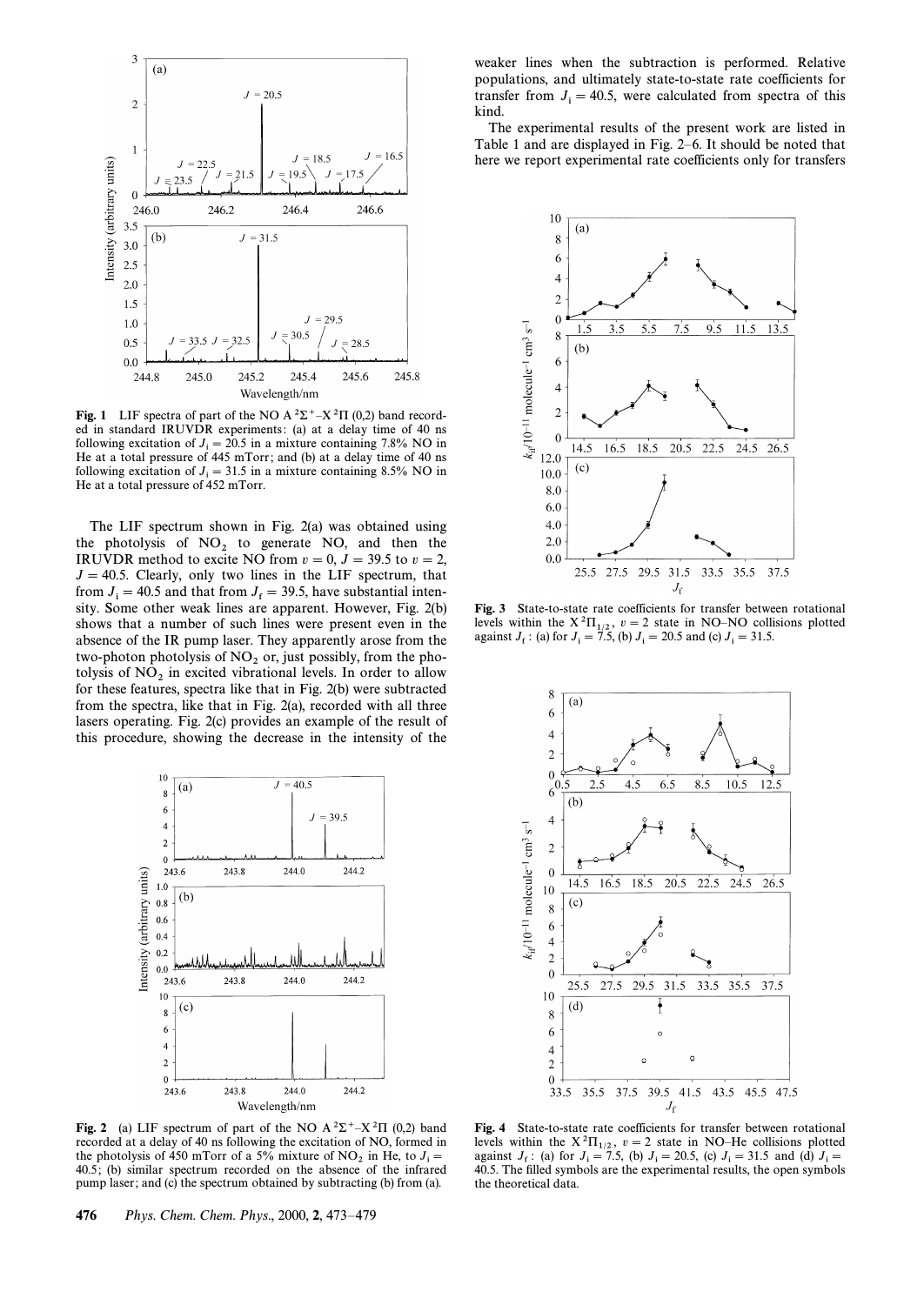

Fig. 5 State-to-state rate coefficients for transfer between rotational levels within the  $X^2\Pi_{1/2}$ ,  $v = 2$  state in NO-Ar collisions plotted against  $J_f$ : (a) for  $J_i = 7.5$ , (b)  $J_i = 20.5$ , (c)  $J_i = 31.5$  and (d)  $J_i =$ 40.5. The filled symbols are the experimental results, the open symbols the theoretical data.

within the rotational manifold of the  $\Omega = 12$  spin–orbit component. Attempts were made to study spin-orbit changing transfers for NO–He collisions with  $J_i = 31.5$ . The spectra suggested that such transfers amounted to no more than *ca*. 20% of the total and they were too weak to allow accurate



Fig. 6 State-to-state rate coefficients for transfer between rotational levels within the  $X^2\Pi_{1/2}$ ,  $v = 2$  state in NO–N<sub>2</sub> collisions plotted against  $J_f$ : (a) for  $J_i = 7.5$ , (b)  $J_i = 20.5$ , (c)  $J_i = 31.5$  and (d)  $J_i = 40.5$ 40.5.

**Table 1** Experimental state-to-state rate coefficients  $(k/10^{-11} \text{ cm}^3)$ molecule<sup> $-1$ </sup> s<sup> $-1$ </sup>) for transitions between specified rotational levels of NO(X<sup>2</sup> $\Pi_{1/2}$ ,  $\nu = 2$ ) in collisions with NO, He, Ar and N<sub>2</sub>. The numbers in italics for M – He and M – Ar are the theoretical rate numbers in italics for  $M = He$  and  $M = Ar$  are the theoretical rate coefficients in the same units for the same spin-orbit conserving transitions

|                                | $M = NO$   | $M = He$     |       | $M = Ar$   |       | $M = N_{2}$ |
|--------------------------------|------------|--------------|-------|------------|-------|-------------|
| (i) $J_i = 7.5$                |            |              |       |            |       |             |
|                                |            |              |       |            |       | 1.2         |
| $J_{\rm f} = 0.5$              | 0.22       | 0.20         | 0.20  | 0.62       | 0.21  |             |
| 1.5                            | 0.66       | 0.64         | 0.53  | 1.1        | 0.51  | 2.6         |
| 2.5                            | 1.6        | 0.22         | 0.59  | 0.74       | 0.57  | 2.3         |
| 3.5                            | 1.3        | 0.47         | 1.36  | 1.1        | 1.30  | 3.2         |
| 4.5                            | 2.4        | 2.9          | 1.11  | 1.9        | 0.91  | 5.9         |
| 5.5                            | 4.2        | 3.8          | 3.51  | 4.0        | 3.00  | 7.1         |
| 6.5                            | 5.9        | 2.5          | 1.92  | 2.3        | 1.35  | 6.2         |
| 7.5                            |            |              |       |            |       |             |
| 8.5                            | 5.3        | 1.6          | 2.06  | 5.6        | 1.46  | 6.8         |
| 9.5                            | 3.5        | 5.0          | 3.93  | 2.7        | 3.17  | 2.2         |
| 10.5                           | 2.7        | 0.76         | 1.25  | 1.7        | 1.12  | 1.5         |
|                                |            |              |       |            |       |             |
| 11.5                           | 1.2        | 1.2          | 1.50  | 1.6        | 1.19  | 0.96        |
| 12.5                           |            | 0.22         | 0.73  | 0.77       | 0.77  | 0.93        |
| 13.5                           | 1.7        |              | 0.67  |            | 0.57  |             |
| 14.5                           | 0.8        |              | 0.41  |            | 0.45  |             |
| $sum(\Omega = \frac{1}{2})^a$  | 31         | 20           | 20.43 | 17.8       | 17.60 | 38          |
| $sum(\Omega = \frac{3}{2})^b$  |            |              | 4.37  |            | 8.07  |             |
| total <sup>c</sup>             | $42 \pm 5$ | $30 \pm 3$   | 24.8  | $34 \pm 2$ | 25.67 | $46 \pm 5$  |
|                                |            |              |       |            |       |             |
| (ii) $J_i = 20.5$              |            |              |       |            |       |             |
| $J_{\rm f} = 14.5$             | 1.7        | 0.95         | 0.55  | 0.66       | 0.41  | 2.3         |
| 15.5                           | 1.0        | 1.1          | 1.12  | 0.87       | 0.60  | 2.4         |
| 16.5                           | 2.0        | 1.2          | 1.40  | 1.3        | 0.63  | 3.6         |
| 17.5                           | 2.6        | 1.9          | 2.19  | 1.4        | 1.19  | 2.2         |
| 18.5                           | 4.1        | 3.5          | 4.01  | 1.4        | 1.28  | 4.3         |
| 19.5                           | 3.3        | 3.4          | 3.75  | 4.7        | 3.75  | 6.2         |
| 20.5                           |            |              |       |            |       |             |
| 21.5                           | 4.2        | 3.2          | 2.71  | 3.6        | 2.46  | 5.6         |
|                                |            |              |       |            |       |             |
| 22.5                           | 2.7        | 1.6          | 2.02  | 0.38       | 0.62  | 1.8         |
| 23.5                           | 0.88       | 1.0          | 0.90  | 0.58       | 0.40  | 1.8         |
| 24.5                           | 0.66       | 0.49         | 0.34  | 0.30       | 0.16  | 1.1         |
| $sum(\Omega = \frac{1}{2})^a$  | 23         | 18.4         | 20.52 | 14.4       | 13.71 | 31          |
| $sum(\Omega = \frac{3}{2})^b$  |            |              | 7.19  |            | 8.76  |             |
| total <sup>c</sup>             | $44 \pm 3$ | $24.5 \pm 5$ | 27.7  | $28 \pm 3$ | 22.5  | $44 \pm 5$  |
| (iii) $J_i = 31.5$             |            |              |       |            |       |             |
| $J_f = 25.5^d$                 |            |              | 0.44  |            | 0.26  |             |
| 26.5                           | 0.46       | 1.0          | 1.28  | 0.14       | 0.32  | 1.6         |
|                                |            |              |       |            |       |             |
| 27.5                           | 0.75       | 0.67         | 0.95  | 0.26       | 0.50  | 2.0         |
| 28.5                           | 1.7        | 1.6          | 2.54  | 0.48       | 0.75  | 1.7         |
| 29.5                           | 4.0        | 3.9          | 2.88  | 1.1        | 1.14  | 6.9         |
| 30.5                           | 9.0        | 6.4          | 4.84  | 4.9        | 3.64  | 6.0         |
| 31.5                           |            |              |       |            |       |             |
| 32.5                           | 2.6        | 2.4          | 2.76  | 3.7        | 1.95  | 3.8         |
| 33.5                           | 1.9        | 1.5          | 0.95  | 0.77       | 0.40  | 1.0         |
| 34.5                           | 0.5        |              | 0.55  |            | 0.15  |             |
| $sum(\Omega = \frac{1}{2})^a$  | 21         | 17.4         | 19.00 | 11         | 10.21 | 23          |
| $sum(\Omega = \frac{3}{2})^b$  |            |              | 5.29  |            | 5.77  |             |
|                                |            |              |       |            |       |             |
| total <sup>c</sup>             | $35 \pm 4$ | $21 \pm 3$   | 24.3  | $19 \pm 3$ | 15.98 | $35 \pm 4$  |
| (iv) $J_i = 40.5$              |            |              |       |            |       |             |
| $J_f = 36.5^d$                 |            |              | 0.73  |            | 0.37  |             |
| $37.5^{d}$                     |            |              | 2.59  |            | 0.53  |             |
| 38.5                           |            | 2.2          | 2.25  | 1.4        | 1.06  | 1.7         |
| 39.5                           |            | 8.9          | 5.47  | 6.2        | 3.24  | 14          |
| 40.5                           |            |              |       |            |       |             |
| 41.5                           |            | 2.5          | 2.52  | 1.5        | 1.50  | 2.4         |
| $42.5^{d}$                     |            |              | 0.55  |            | 0.27  |             |
|                                |            | 13.6         | 17.41 |            |       | 18          |
| sum $(\Omega = \frac{1}{2})^a$ |            |              |       | 9.1        | 7.94  |             |
| $sum(\Omega = \frac{3}{2})^b$  |            |              | 3.78  |            | 4.35  |             |
| total3 <sup>c</sup>            |            | $22 \pm 3$   | 21.2  | $13 \pm 2$ | 12.3  | $25 \pm 3$  |

a Sum of the experimental or theoretical state-to-state rate coefficients for transitions within the  $\Omega = \frac{1}{2}$  spin-orbit manifold. The theoretical values result from a sum over all final states; the experimental values only from the sum over final states giving rise to lines of significant intensity.  $\frac{b}{c}$  Sum of the theoretical state-to-state rate coefficients for transitions from the initial state (with  $\Omega = \frac{1}{2}$ ) to all final rotational levels in the  $\Omega = \frac{3}{2}$  spin–orbit manifold. <sup>c</sup> In the case the theoretical levels in the  $\Omega = \frac{3}{2}$  spin-orbit manifold. <sup>c</sup> In the case the theoretical values include the contribution of spin–orbit changing (i.e.  $\Omega = \frac{1}{2} \rightarrow \frac{3}{2}$  transfers. The experimental values are taken from ref. 11 transfers. The experimental values are taken from ref. 11 and were obtained by observing the decay in population from the initially excited level  $J_i$ . <sup>*a*</sup> Rate coefficient not measured experimentally for this transition this transition.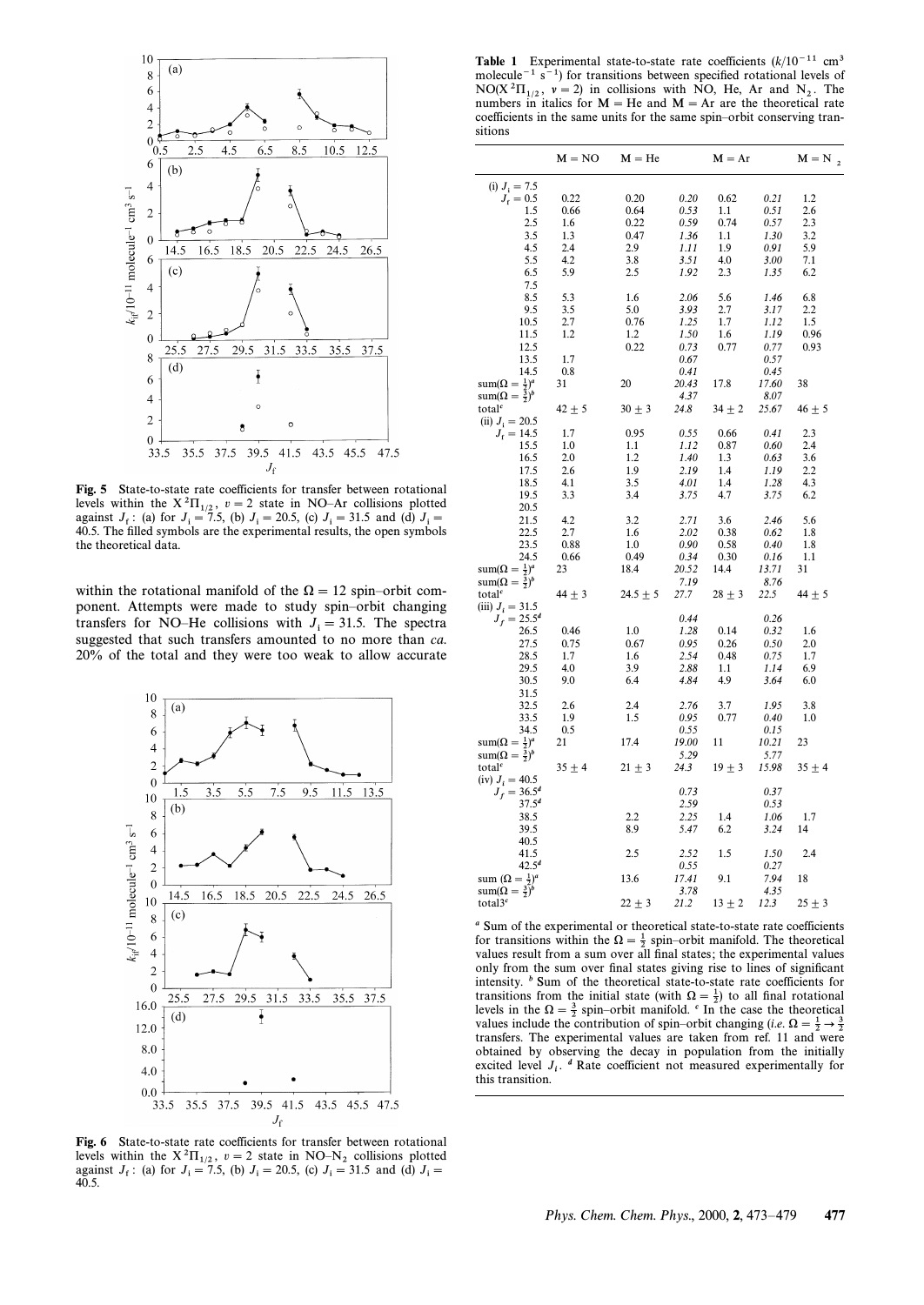estimates of the individual state-to-state rate coefficients for the processes in which the spin–orbit state of the excited NO molecule was changed. Calculations on these spin–orbit changing processes have been carried out and the results are reported below.

Two general features of the variation of the state-to-state rate coefficients with  $J_f$  and  $J_i$  can be distinguished which are assembly independent of collision partner. First, the distribution essentially independent of collision partner. First, the distribution with respect to  $J_f$  becomes narrower as the value of  $J_f$ <br>increases. Seen d as  $J_f$  increases, there is an increasing ten increases. Second, as  $J_i$  increases, there is an increasing tendency to favour downward transfers, *i.e.*  $J_f < J_i$ , over upward transfers, *i.e.*  $J_f > J_i$ . This latter observation is similar to that found by James *et al.*<sup>10</sup> in their studies of the rotational relaxation of NO at low temperatures and is unsurprising. At the highest value of  $J_i$  (40.5) in the present experiments, transfer to the next highest level  $(41.5)$  is endothermic by an amount  $(\Delta E \equiv 141 \text{ cm}^{-1} \equiv 203 \text{ K})$  which is comparable with  $k_B T$  at recomparature. room temperature.

The results from the present experiments can be compared with three other sets of data: (a) the state-to-state rate coefficients for low initial rotational levels obtained in previous studies, $6$  (b) the results of the theoretical calculations which form part of the present work, and (c) the rate coefficients for total removal<sup>11</sup> from the initial rotational levels accessed in the present work. Islam  $et$   $al$ <sup>6</sup> reported state-to-state rate coefficients for transfer from rotational levels  $J_i \leq 6.5$  in NO(X<sup>2</sup>H<sub>1/2</sub>,  $v = 2$ ) induced by the collision partners  $\sqrt{N}$  NO(X<sup>2</sup>H<sub>1</sub>),  $v = 2$ ) induced by the collision partners  $M = NO$ , He and Ar. The earlier results for NO–NO collisions and  $J_i = 6.5$  are in good agreement with those obtained here for NO–NO and  $J_i = 7.5$ , in respect of both the absolute values of the state-to-state rate coefficients and their variation with  $\Delta J = J_f - J_i$ . Because of the lower pulse energy and poorer stability of their infrared pump laser, Islam et  $al$ <sup>6</sup>. needed to use 20% mixtures of NO in He or Ar to examine the rates of rotational energy transfer with these noble gases, so their results for collisions with noble gases are not directly comparable with ours. If our state-to-state rate coefficients are used to calculate rate coefficients for 20% mixtures of NO in He or Ar, the results are in fair agreement with the measurements of Islam et al.

In Table 1 and in Figs. 4 and 5, we compare the values of the observed state-to-state rate coefficients for each  $J_i$  and  $M = He$  and Ar, with the state-to-state rate coefficients from the theoretical calculations. On the whole the agreement is excellent. On careful examination, two discrepancies emerge. First, as  $J_i$  increases, the spread of the distribution with  $\Delta J$  of theoretical rate coefficients becomes wider than that found experimentally. This is seen most clearly for  $J_i = 40.5$ . Whereas the experiments show that ca.  $80\%$  of the transfer is into  $J_f = 39.5$ , *i.e.*  $\Delta J = -1$  is strongly favoured, according to the securities exploring to  $J_1$ <sup>2</sup> of the transfer within the the scattering calculations only 41% of the transfer within the  $\Omega = \frac{1}{2}$  spin–orbit rotational manifold occurs *via* this channel. We return to this point later.

The second discrepancy concerns the relative size of the rate coefficients for the transitions with  $\Delta J = +1$  as compared to those for transitions with  $\Delta J = +2$ . For low values of  $J_i$ , our earlier investigation<sup>10</sup> showed that the most probable upward transition was  $\Delta J = +2$ , particularly for  $J_i = 3.5$  and 6.5. This propensity is also predicted by the theoretical calculations reported in ref. 10, and can be attributed to the near homonuclear character of the NO-Ar and NO-He potentials. In the present comparison, this same propensity is confirmed in the theoretical calculations at  $J_i = 7.5$  for both Ar and He as collision partner. However, experiment reveals that for collisions with Ar, the most probable upward transition is  $\Delta J = +1.$ 

Finally, we compare the total rate coefficients estimated by summing the state-to-state rate coefficients with the same quantities from the calculations and with the directly measured rate coefficients for removal from the specified initial

rotational level. There are two parts to this comparison. First, we can compare the sum of the state-to-state rate coefficients. which relate only to transfers in which the spin–orbit state is conserved, with the sum of theoretical state-to-state rate coefficients for spin–orbit conserving transfers. In the latter case, all the significant calculated rate coefficients were included in the sum, not just those listed in Table 1. However, in summing the experimental state-to-state rate coefficients, we could only include those values which led to a significant line intensity in the LIF spectrum. Consequently, the sum of experimental results should give a lower limit to the rate coefficient for all spin-orbit conserving transfers. Bearing this difference in mind, the comparison shown in the lines of Table 1 labelled ' sum' is very satisfactory.

For completeness, we also include in Table 1, in the lines labelled 'total', a comparison of the rate coefficients for total transfer out of a given initial rotational level  $J_i$  with the same quantity calculated theoretically.<sup>11</sup> The differences between numbers in the rows labelled 'sum and 'total' and in the same column should correspond to the rate coefficients for all spin– orbit changing transitions.

Experimental evidence is neither extensive nor accurate enough to indicate how the ratio of the rates of spin–orbit conserving to spin–orbit changing transfers depends on  $J_i$ . The theoretical calculations can provide information on this for both He and Ar as the collision partner. Table 1 also lists the sum of the theoretically calculated rate coefficients for transfer to, separately, all rotational levels in the  $\Omega = \frac{1}{2}$  and  $\Omega = \frac{3}{2}$  spin–orbit manifolds. The ratio of total spin–orbit changing to spin–orbit conserving transfer is, for collisions with Ar, 0.46, 0.64, 0.57 and 0.55 for  $J_i = 7.5$ , 20.5, 31.5 and 40.5, respectively. For collisions with He, the comparable ratios are 0.21, 0.35, 0.38 and 0.22. According to our calculations, the relative efficiency of spin-orbit changing transfer first increases and then slightly decreases as  $J_i$  increases. As discussed in earlier papers,<sup> $24,40$ </sup> the relative efficiency of spin– orbit changing vs. spin-orbit conserving transitions is a sensitive function of both the difference between the  $V_{A'}$  and  $V_{A''}$  PESs, as well as the degree of transition toward intermediate Hund's case coupling in the NO molecule, which increases with increasing  $J_i$ . However, earlier comparisons<sup>24</sup> with the results of molecular beam experiments expect that if any results of molecular beam experiments suggest that, if anything, theoretical calculations based on the CEPA PESs that are used in the present calculations underestimate the efficiency of spin-orbit changing transitions. Therefore, future experiments should focus on establishing the rate coefficients for these spin-orbit changing processes in order to assess the accuracy of theoretical estimates of these rate coefficients.

Finally, we return to the discrepancy between experiment and theory in respect of the width of the  $J_f$  distribution at high  $J_i$ . A possible explanation for this difference is that approximations made in the theoretical calculations are no longer valid at high  $J_i$ . The most likely candidate is the coupled states  $(J_z$ -conserving) approximation. Although this is known to be accurate at low  $J_i$  where the results can be compared with those from exact close-coupling calculations, $24$  this comparison is no longer possible at high  $J_i$  because of the exceedingly large number of channels that would have to be included in the close-coupling calculations. One remaining possible source of the discrepancy with experiment at high  $J_i$ is the assumption that the NO molecule can be treated as a rigid rotor. A better treatment would be to determine the dependence of the PESs on the NO bond distance,  $r_{NO}$ , and then to overage the results of contterior equalities per then to average the results of scattering calculations performed with different  $r_{\text{NO}}$  over the range of internuclear distances accessible to  $NO(v=2)$ .

However, it is worth pointing out that recently Yang  $et al.<sup>41</sup>$ have determined rate constants for relaxation out of the  $J = 60.5$  rotational level of the CN(A $^{2}$ H) state in collisions with Ar. The rotational constant and spin–orbit splitting of